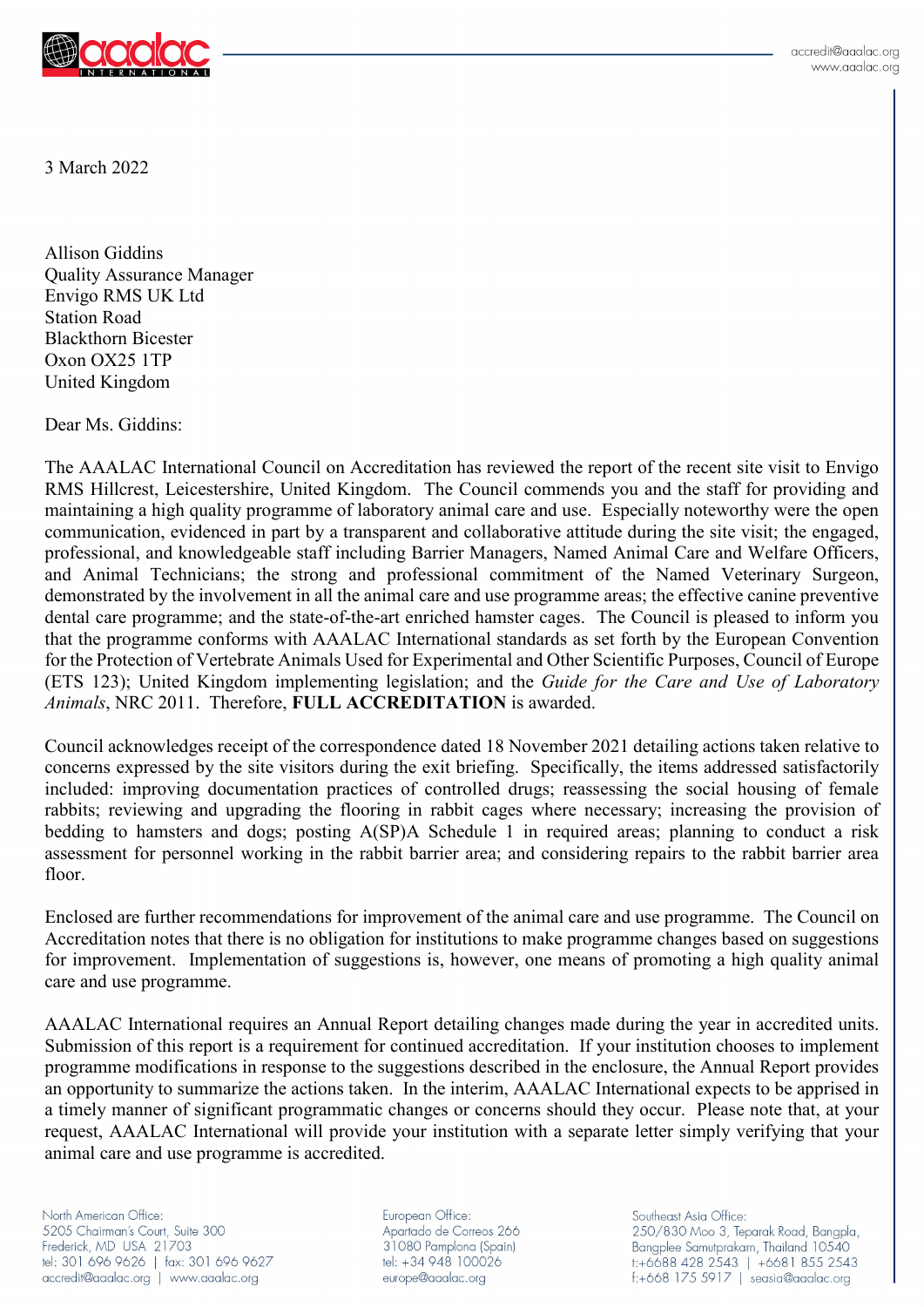Allison Giddins 3 March 2022 Page 2

Should you have any questions regarding your participation in the AAALAC International accreditation programme, please feel free to contact the staff at the Executive Office.

Sincerely,

Haylend Edwards

Gaylen L. Edwards, D.V.M., Ph.D. President, Council on Accreditation

GLE:cma 001885

Enclosure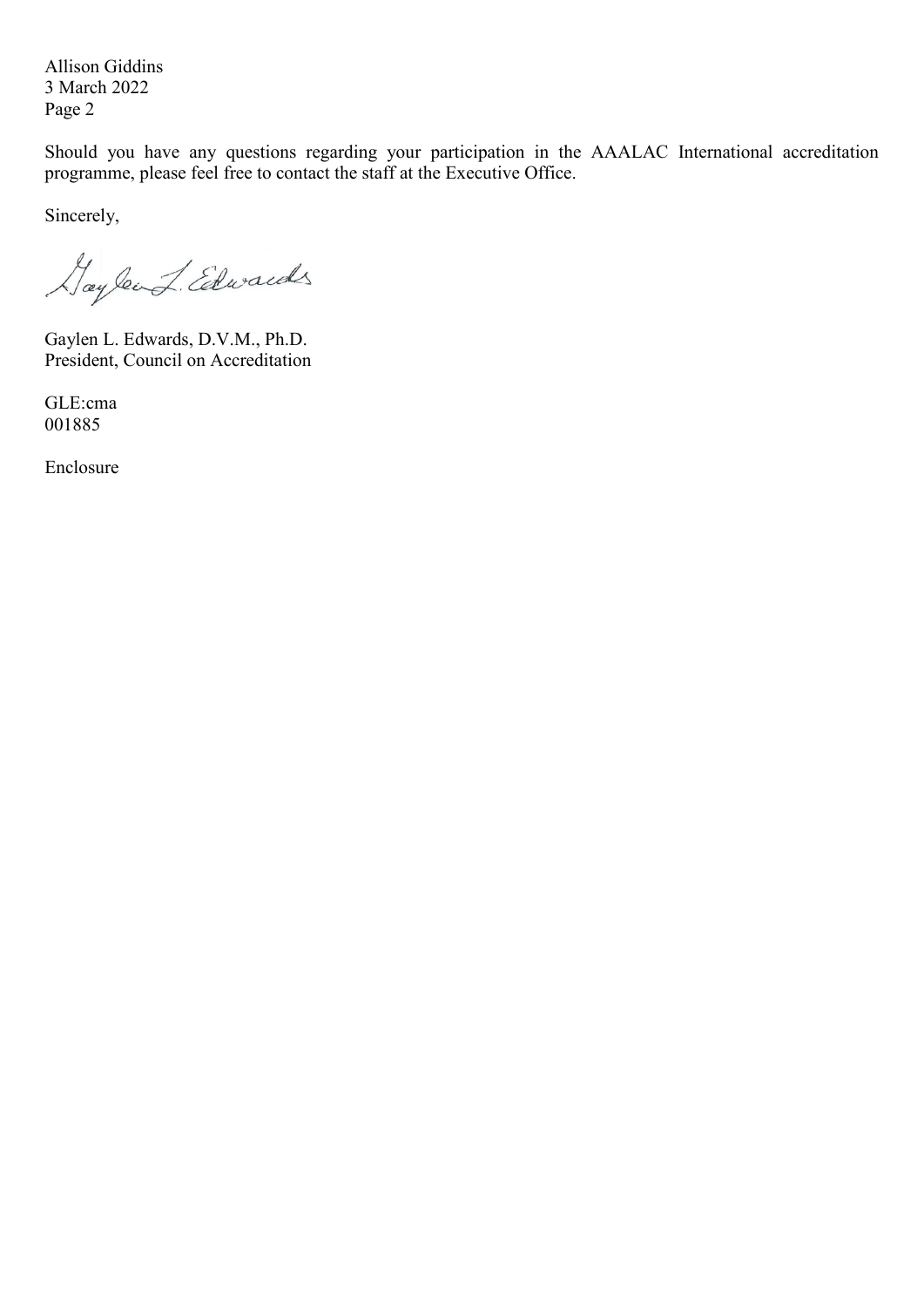## **Envigo RMS Hillcrest Leicestershire, United Kingdom File # 001885**

## **Suggestions for Improvement:**

- 1. Although there was a very committed Animal Welfare and Ethical Review Body (AWERB), the composition and activities deviated from requirements in the following ways:
	- a. The nonaffiliated member of the AWERB was a scientist and laboratory animal user.
	- b. The AWERB did not perform periodic inspections of the animal facilities.

The *Guide for the Care and Use of Laboratory Animals* (*Guide*), NRC 2011 (pp. 24-25) states: "Committee membership includes the following: …at least one public member to represent general community interests in the proper care and use of animals. Public members should not be laboratory animal users, affiliated in any way with the institution, or members of the immediate family of a person who is affiliated with the institution." "The committee is responsible for oversight and evaluation of the entire Programme and its components as described in other sections of the *Guide*. Its oversight functions include review and approval of proposed animal use (protocol review) and of proposed significant changes to animal use; regular inspection of facilities and animal use areas; regular review of the Programme; ongoing assessment of animal care and use; and establishment of a mechanism for receipt and review of concerns involving the care and use of animals at the institution". The AWERB composition and activities should be reviewed in order to assure that the oversight of the animal care and use programme is adequate. Council acknowledges the correspondence dated 18 November 2021 indicating that AWERB members will be invited to visit all areas during veterinary audits, when possible. However, Council suggests that the AWERB assess suitability of the current nonaffiliated (public) member according to the recommendations of the *Guide* and schedule regular inspections of facilities and animal use areas by AWERB members.

- 2. An emergency and Business Continuity Plan (BCP) was in place that addressed natural disasters and mechanical failures. However, the plan did not address threats posed by animal rights extremist activities as well as personnel harassment and assault, facility trespassing, arson, or vandalism. The *Guide* (p. 23) states that "While contingency plans normally address natural disasters, they should also take into account the threats that criminal activities such as personnel harassment and assault, facility trespassing, arson, and vandalism pose to laboratory animals, research personnel, equipment and facilities, and biomedical research at the institution". The emergency and BCP should include consideration of criminal activity and the response to maintain a functional programme. Council acknowledges the correspondence dated 18 November 2021 indicating that there are injunction notices on the outer gates at each location in the UK that state the individual processes and how they should be carried out if such threats/criminal activity or animal protests occur. Council recommends consideration of similar information for inclusion in the emergency and BCP.
- 3. Although there was annual maintenance of the cage washer located in Building 27 and the cleaning process was validated at the time the equipment was acquired, there was no routine programme established to monitor the effectiveness of sanitation. In Building 27, clean and